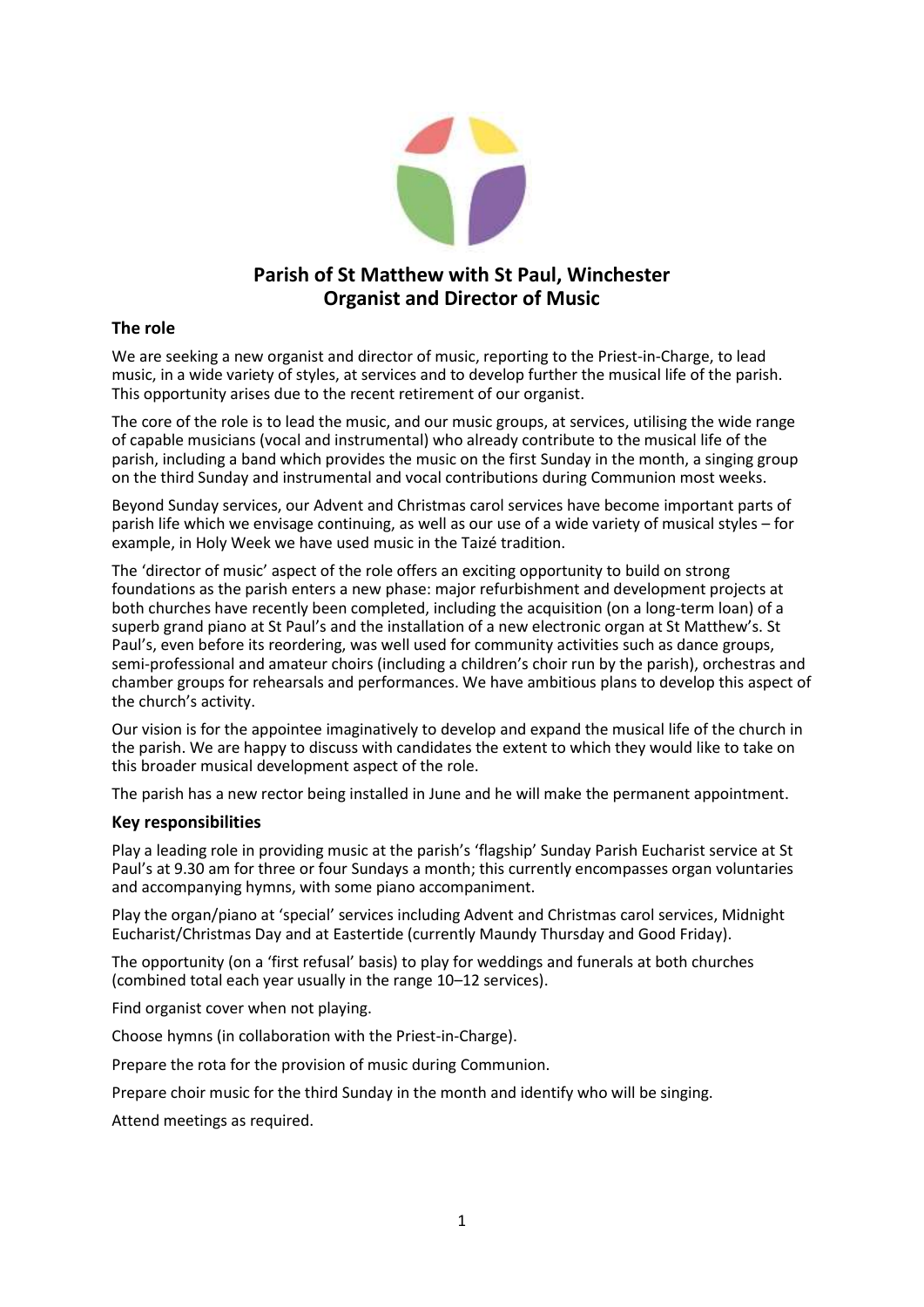Musical development of the parish – see 'The role' above; scope to be discussed. There is an opportunity for the organist to play the organ at the 11.15 am Sunday service at St Matthew's, but this is not a requirement. (St Matthew's uses the BCP; Holy Communion first Sunday in the month, Mattins other Sundays including organ accompaniment to the congregational singing of Psalms and canticles).

Compliance with the parish's policies, procedures and safeguarding requirements.

### **What will you get from the role?**

As well as the chance to lead the music at Sunday services, this is a unique opportunity to make a real difference to the development of the musical life of a flourishing parish through the imaginative, inclusive and creative use of music, building on strong foundations and with the enthusiastic backing of the PCC.

### **Remuneration**

At a minimum £3,000pa but with the potential for this to be higher depending on the scope of the role – in particular, the musical development aspects beyond Sunday services.

#### **Skills/experience needed**

#### *Minimum*

A competent, capable and experienced liturgical organist, who understands worship in an Anglican context.

Experience, and successful use, of a variety of musical traditions.

#### *Essential*

An ability to work harmoniously and effectively with parish leaders, musicians and others to deliver music of a high standard.

#### *Desirable*

Previous successful design and delivery of a parish music development programme, with clear outcomes, deliverables and measures of success.

A vision for how music can support the broader ministry of a parish.

Experience in running amateur music groups – adult and child – using an imaginative and broad repertoire.

Experience, capability and enthusiasm for rehearsing and conducting an amateur choir.

### **About us**

The Parish of St Matthew with St Paul occupies much of the northwest of Winchester and its inner suburbs. It is a flourishing parish which also has clear potential for further growth and development not just in numbers but in activities, in our spiritual life and in our impact in the community. We are sacramentally focused, prayerful, delighting in theological exploration and determinedly inclusive.

The parish has very close links with Western Church School, and there has been a regular pattern of visits by the school to St Paul's for shared services such as Christingle, Nativity, Mothering Sunday, Easter, Harvest and Remembrance. Year-group and other visits have also been regularly arranged at St Matthew's and St Paul's.

Looking to our community, our services actively invite those who might not see themselves as churchgoers to join us. St Paul's Remembrance Sunday service is attended by local scouting groups and their families; the Christmas carol service and Christmas Eve Nativity attract many who do not normally worship in church.

Our aspiration is to continue to be an inclusive and welcoming Anglican parish for all ages, open to all whether their inclinations and preferences are catholic, evangelical or broad. The gradual growth in our worshipping community over recent years suggests that this can prove attractive. With the strapline 'Pilgrims on a journey', we articulate our aspirations and our mission as follows: